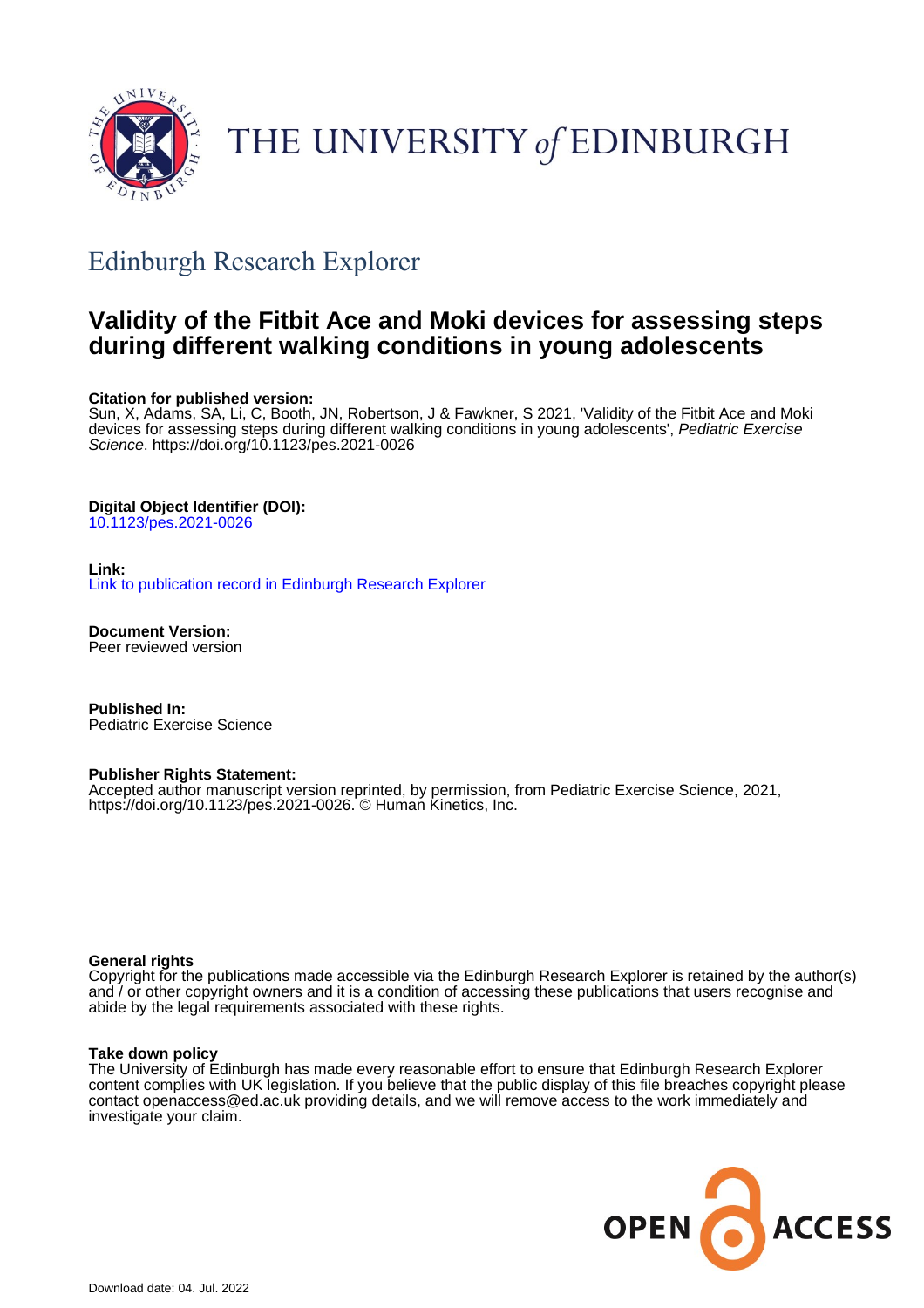## Original Article

| $\overline{2}$   |                                                                                                 |
|------------------|-------------------------------------------------------------------------------------------------|
| $\mathfrak{Z}$   | Title: Validity of the Fitbit Ace and Moki devices for assessing steps during different walking |
| $\overline{4}$   | conditions in young adolescents                                                                 |
| $\mathfrak s$    |                                                                                                 |
| 6                |                                                                                                 |
| $\boldsymbol{7}$ |                                                                                                 |
| $8\,$            |                                                                                                 |
| 9                |                                                                                                 |
| $10\,$           |                                                                                                 |
| $11\,$           | Running title: Validity of Fitbit Ace and Moki Devices                                          |
| 12               | Keywords: adolescents, physical activity, validity, wearables                                   |
| 13               |                                                                                                 |
| 14               |                                                                                                 |
| 15               |                                                                                                 |
| 16               |                                                                                                 |
| $17\,$           |                                                                                                 |
| 18               |                                                                                                 |
| 19               |                                                                                                 |
| 20               |                                                                                                 |
| 21               |                                                                                                 |
| $\overline{22}$  |                                                                                                 |
| 23               |                                                                                                 |
| 24               |                                                                                                 |
| 25               |                                                                                                 |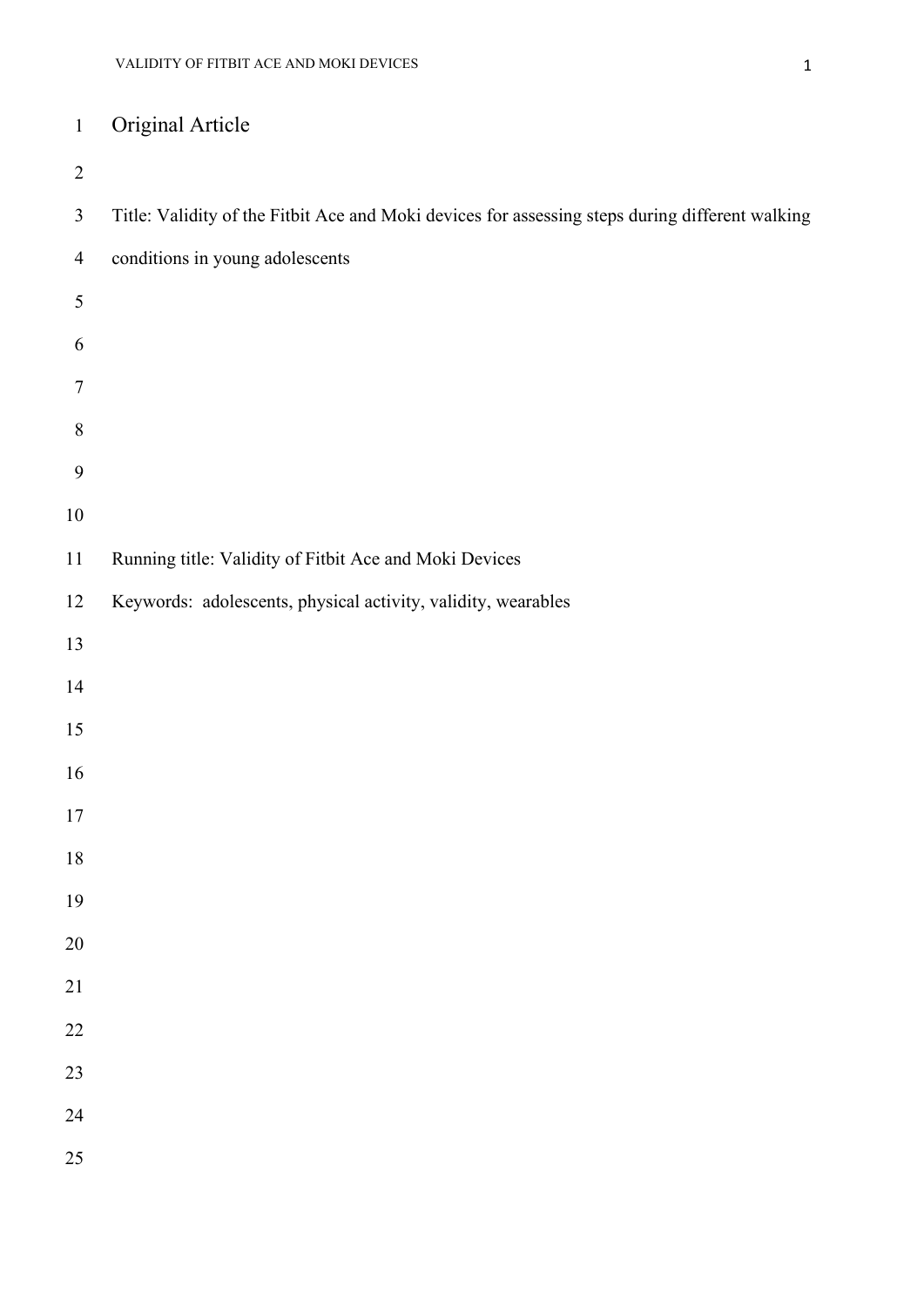**Abstract**

 *Purpose:* Using wearable monitoring devices is increasingly ubiquitous, including amongst young people. However, there is limited evidence on the validity of devices which are aimed at children and adolescents. The purpose of this study was to evaluate the validity of Fitbit Ace and Moki monitors in healthy young people.

 *Methods:* This cross-sectional study included 17 young adolescents (ages 11–13 years) ambulating between three different walking conditions (incidental (~6 minutes), controlled and treadmill (each 3 minutes), whilst wearing wrist-worn devices (Fitbit Ace, Moki) on each wrist (left and right, respectively). Data from the devices were compared with observer counts (criterion). Bland-Altman plots and mean absolute percent errors (MAPEs) were computed.

*Results:* Analyses identified that the Fitbit Ace showed higher levels of bias across

40 conditions compared to the Moki device: (mean difference  $\pm$  SD Fitbit Ace, 30.0 $\pm$ 38.0,

3.0±13.0, 13.0±23.0 steps; Moki, 1.0±19.0, 4.0±16.0, 6.0±14.0 steps, incidental, controlled,

and treadmill, respectively). MAPEs ranged from 3.1-9.5% for the Fitbit Ace and 3.0-4.0%

for the Moki device.

 *Conclusion:* The Fitbit Ace and Moki devices might not provide acceptable validity under all walking conditions, but the Moki provides more accurate estimates of incidental walking and might therefore be a good choice for free-living research or school-based interventions.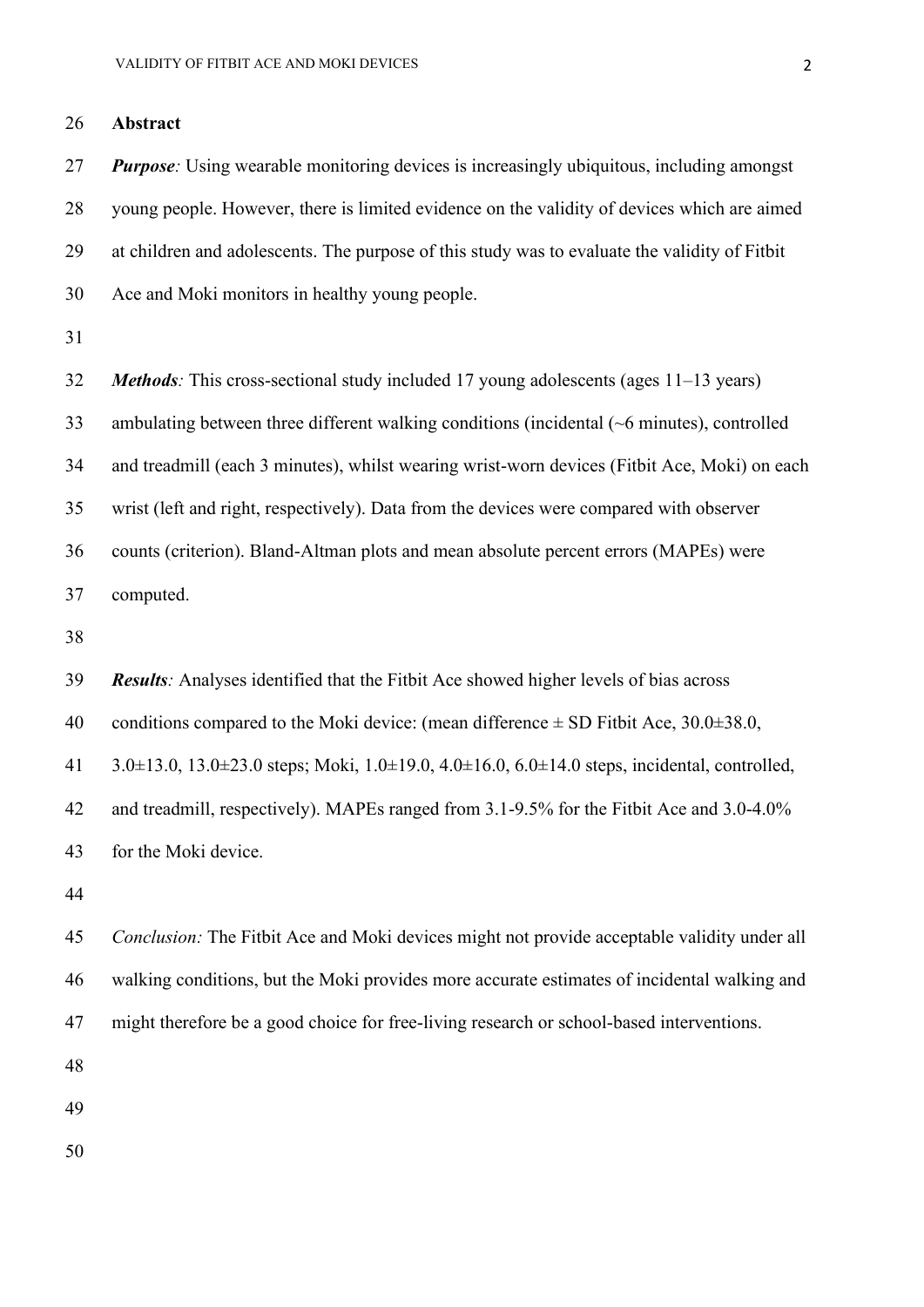## **Introduction**

 Leading a physically active lifestyle leads to a number of physical and mental health benefits, and prevents a range of non-communicable diseases in both childhood and adulthood (27). Not all children and adolescents however achieve physical activity (PA) guidelines, and

physical inactivity of youth and adolescents is a global challenge (1). Interventions to

increase PA in children and adolescents are therefore a public health priority.

 Walking is one of the oldest and simplest forms of physical activity (31), and is often referred to as 'the activity closest to perfection' (26). Encouraging people to walk is significant to public health because it represents an accessible, affordable, and familiar form of PA (17). There is growing evidence that walking and pedometer based interventions can be effective for children and adolescents to increase PA, especially in the school environment, and thus the encouragement of walking may lead to an increase in PA in children and adolescents (8, 9, 19, 20).

 The opportunity to direct PA interventions to walking behaviour has more recently been enhanced via the rapid development and access to consumer-based activity monitors. Whilst some monitors purport to measure a range of behaviours, the most common function is step counting. Often referred to as 'wearables' or 'wearable activity trackers', these devices can be used by consumers to track personal PA behaviour, and have been used in clinical studies with adults and children (2). Devices, such as the Fitbit Zip for example, are small, long- lasting and convenient for consumers and researchers alike, and the data is typically easy to 74 transfer to a computer for processing  $(25)$ .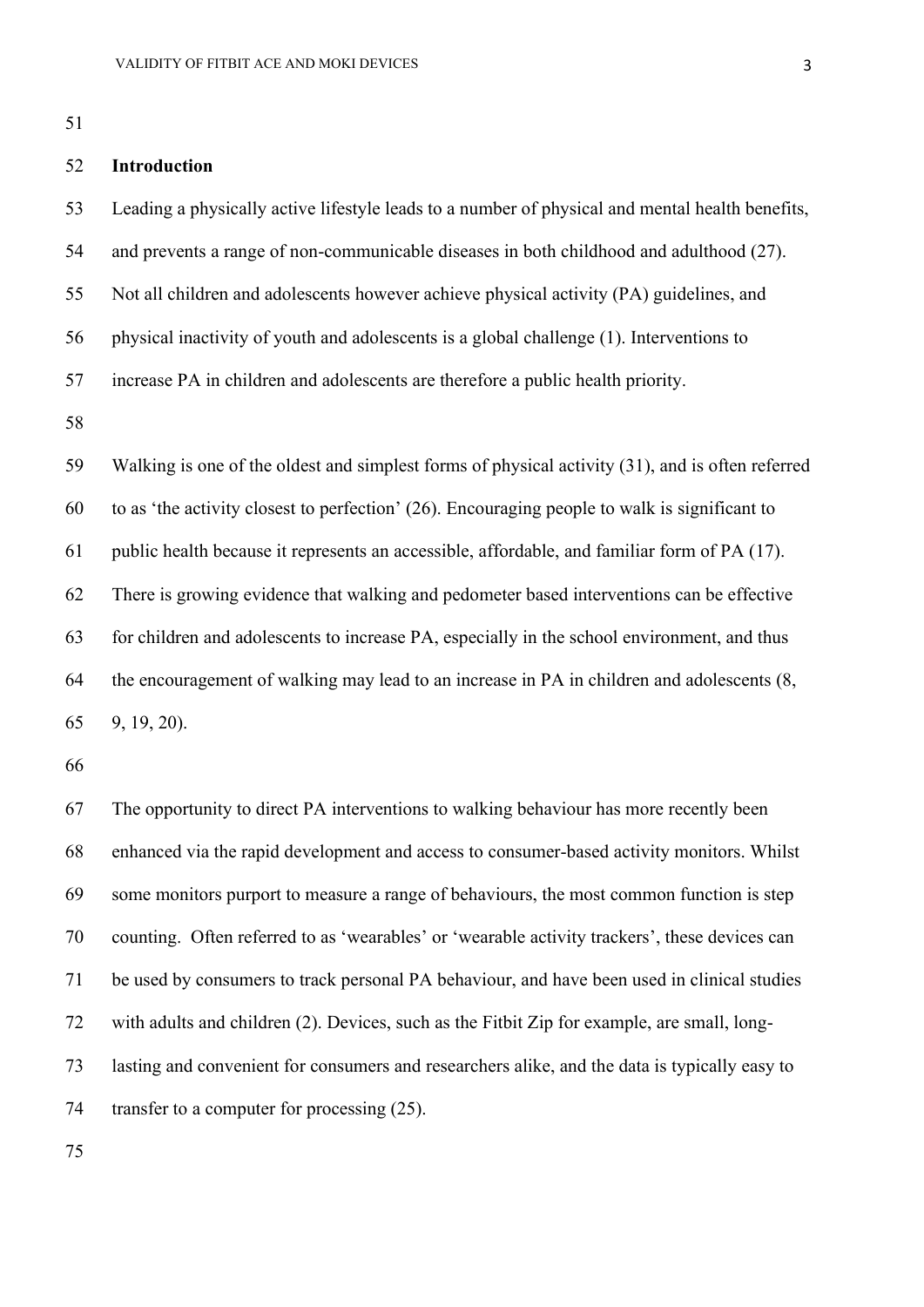As people are paying more attention to self-quantification of health parameters and these devices are being adopted for research purposes, both as intervention tools and for the assessment of behaviour, there is an inherent need for confirming the accuracy of commercially available activity trackers (22).

 Among dozens of brands in wearable activity monitors available on the market, Fitbit is among the most commonly purchased options (10, 11). The features of Fitbit activity devices, including their validity and reliability, have been investigated in a number of empirical studies with adults (11, 18). Findings generally suggest that with adults Fitbit devices demonstrate an overall tendency to underestimate steps during controlled testing conditions 86 but may provide accurate step counts (within  $\pm 3\%$ ) approximately 50% of the time (11).

 There is comparatively less evidence regarding the validity of these devices when worn by children and adolescents. So far there have been studies assessing, for example, the validity of Fitbit Flex (7), Fitbit One (15), Fitbit Zip (25, 28) and Fitbit Charge (30). The research findings have been mixed, generally suggesting that Fitbits may overestimate (15, 25, 30) rather than underestimate (28) step counts. Unlike previously mentioned devices, the recent Fitbit Ace (and now the Fitbit Ace 2 and 3) has been marketed for children and adolescents but, to the best of our knowledge, its validity has not yet been explored.

 Whilst Fitbit has had the market share of wearables (11), other devices are available, as are devices designed specifically for use in school based interventions and surveillance, and those that are arguably more affordable (the Fitbit Ace 3 is currently on the market in the UK for £69.99 (12)). Moki is a new activity-tracking wristband monitor and software application, aimed at providing a safe, simple and fun way for schools to support an active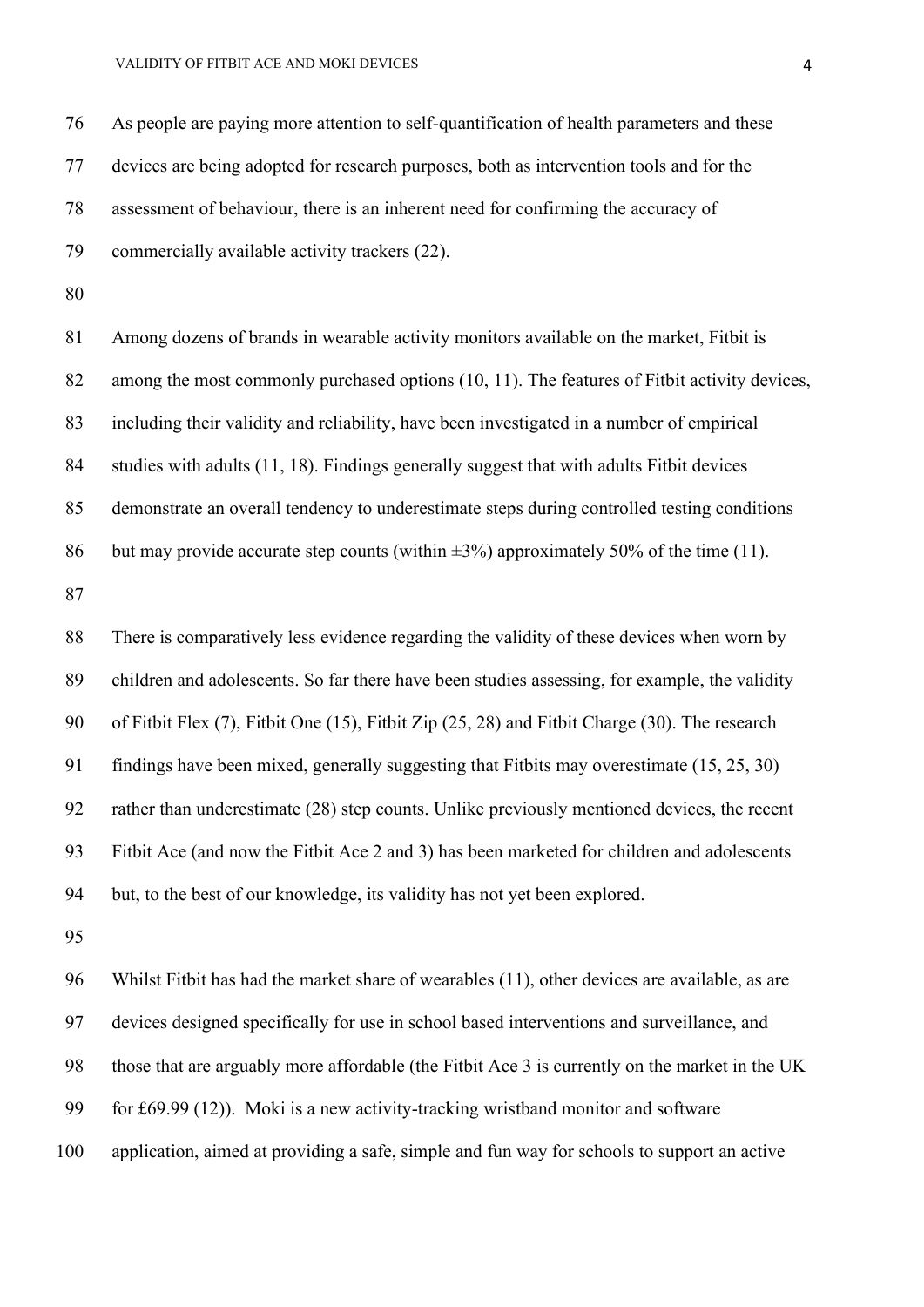#### VALIDITY OF FITBIT ACE AND MOKI DEVICES

| 101 | curriculum for their students, and currently priced at £132+VAT for 4 bands and a reader        |
|-----|-------------------------------------------------------------------------------------------------|
| 102 | (24). The monitoring device can send users' step data to a computer and generate walking        |
| 103 | reports and analysis using software installed on a PC. Moki is being used in more than 250      |
| 104 | Schools and with 7000 pupils in the UK, Europe and Canada (Moki, personal                       |
| 105 | communication, Sept 2020). To the best of our knowledge, there has been no prior empirical      |
| 106 | research exploring the validity of this consumer-based activity monitor.                        |
| 107 |                                                                                                 |
| 108 | One of the challenges of assessing validity of wearable devices is ensuring ecological validity |
| 109 | (5, 6). Assessing validity of devices during controlled treadmill walking is a commonly         |
| 110 | adopted approach (14, 23), primarily as the treadmill is able to regulate walking speed.        |
| 111 | However, treadmill walking overestimates the energy cost of walking over ground in              |
| 112 | adolescents (21), and is a poor proxy for incidental ambulatory activity (e.g., unstructured    |
| 113 | play and stair climbing). Device validation in trials that replicate free-living conditions is  |
| 114 | paramount (5).                                                                                  |
| 115 |                                                                                                 |
| 116 | Therefore, the aim of the current study was to assess the validity of the Fitbit Ace and Moki   |

devices in a population of healthy young adolescents under three different walking

conditions**.**

## **Methods and Procedures**

## *Study design*

This study assessed the validity of Fitbit Ace (Fitbit Inc, San Francisco, CA, USA)

and Moki (Moki Technology Ltd, UK) consumer-based PA monitors for young people, under

the following three walking conditions: incidental walking, controlled walking, and treadmill

walking. All testing was completed in a single high school in the Summer of 2019.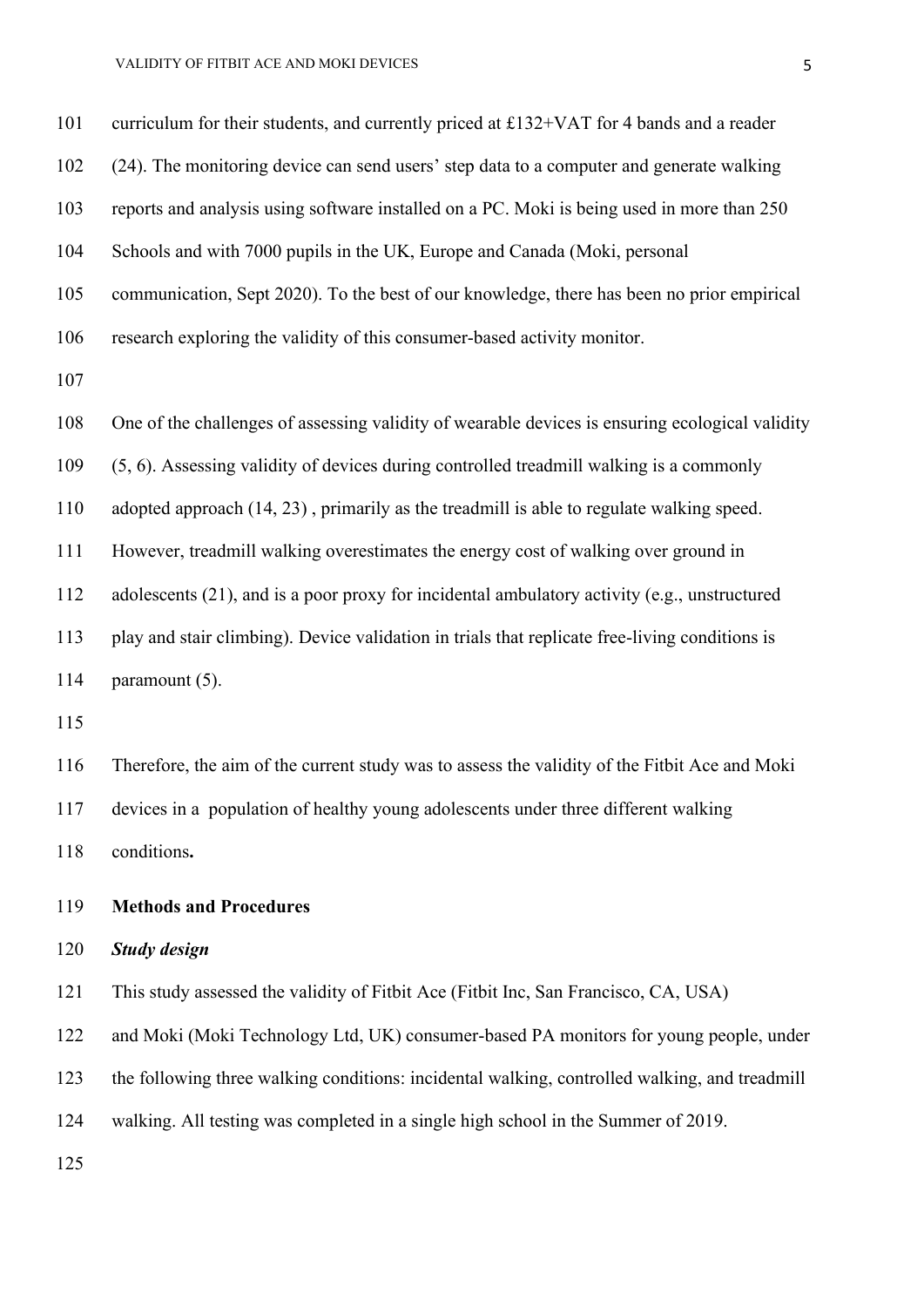#### *Participants*

 Participants were recruited from a high school located in Edinburgh, Scotland, using a purposive sampling method. Participants were eligible to be included if they were: (a) 11–13 years old; (b) no chronic diseases; (c) able to walk without an assistive tool, and (d) able to undertake moderate and vigorous PA. Eighteen students volunteered to take part in the study, of which one participant decided not to complete the data collection process. Approval for the study was granted by the institutional research ethics committee and the local School authority. Participation was dependent upon informed consent being granted by participants and their parents. *Materials* Fitbit Ace (version 1) is an accelerometer, designed for youth ages six and above, that estimates step count, distance travelled, active minutes and sleep time. The weight of the wrist-worn accelerometer is 8gs. Steps are measured via microelectromechanical tri-axial accelerometer and proprietary algorithms. The data from the device are wirelessly uploaded

141 to the software via Bluetooth.

 Moki is an activity-tracking wristband and software application designed with the aim of enabling schools or groups to support an active curriculum for their students or members. It consists of two parts – a band and a reader. The Moki band comprises an accelerometer and battery housed inside a moulded wristband. The contactless (near-field communication) technology contained in the device means that the activity data is transferred to the app by tapping it on the Moki Reader. The Moki Reader (60 x 11 x 110mm) is then connected to a Windows desktop or laptop via a USB cable to allow transfer of data from the Moki bands to the Moki application.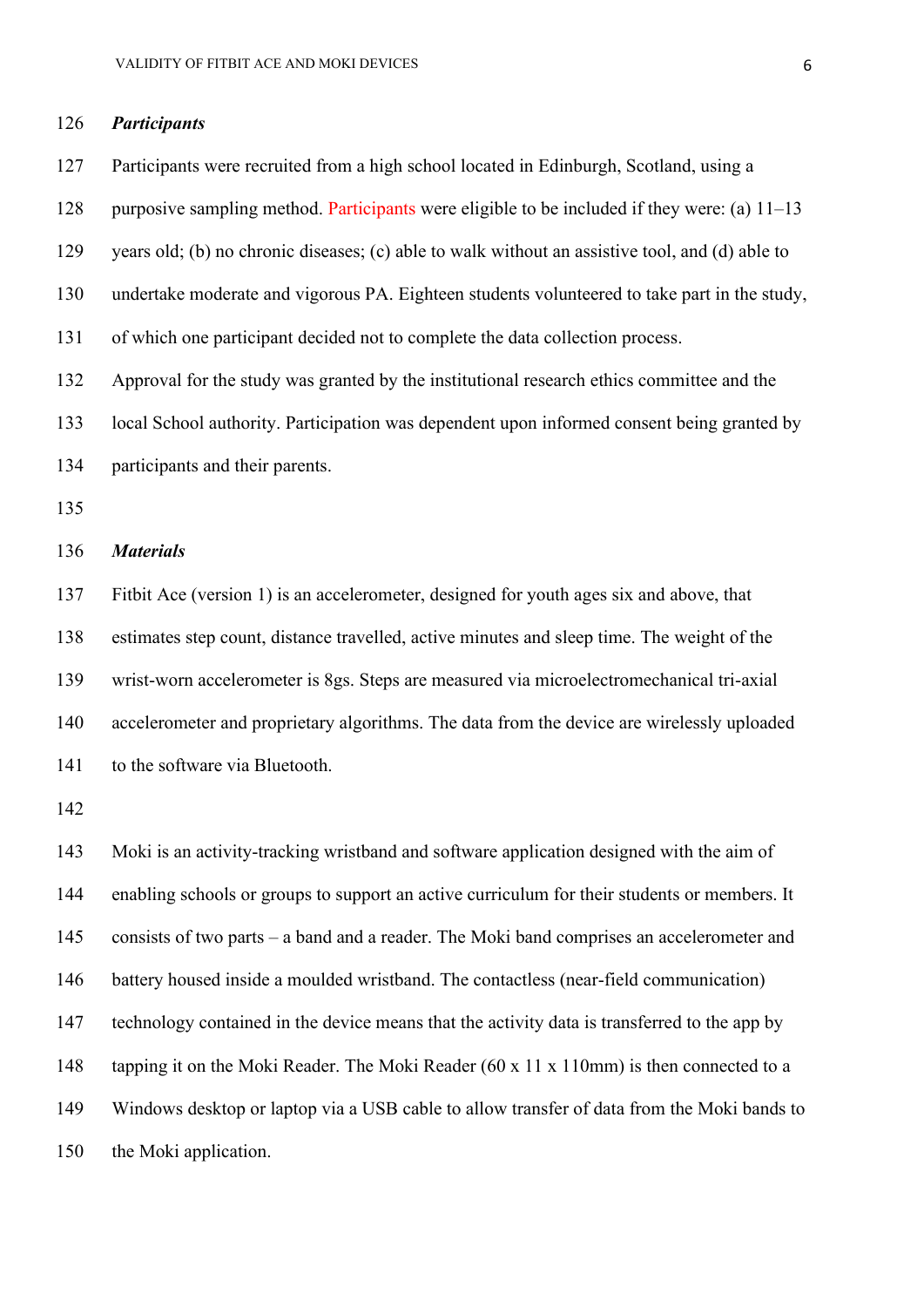## *Procedure*

 *Pilot.* To optimise validity of the criterion outcome (observer counts), pilot trials were conducted to familiarise the researchers with the counting procedure. A volunteer was recruited to walk a defined route, during which one researcher followed the volunteer and counted the number of steps taken. The walking (legs and feet only) was also video-recorded (iPhone 8 and a tripod). A second researcher counted the steps from the video recording. The results from the two researchers were compared and the tests were extensively practised until the difference was lower than two steps. Both devices (Fitbit Ace, Moki) were tested to assess time delays between walking activity and steps registering. A 60-second delay was concluded to be necessary to confirm accurate registration of steps taken.

 *Experimental Conditions.* Participants attended the testing session in pairs. Each participant completed all three conditions sequentially before the other participant began their trial. The Fitbit Ace was always fitted to participants left wrist, and the Moki to participants rigtht wrist.

## *Condition 1: Incidental walking.*

 The participants were first shown the walking route, which included a corridor and two flights of stairs, and took approximately 4 minutes to complete including a short seated period. Once a participant was ready to start the test, the Fitbit Ace was attached to their left wrist and the Moki to their right wrist. The participant was then required to stand still for one minute to collect and record the current number of steps displayed by each band. Next, the participant was asked to follow the walking route. Two researchers followed the participant moving at a normal walking speed and counted their steps, with one researcher holding a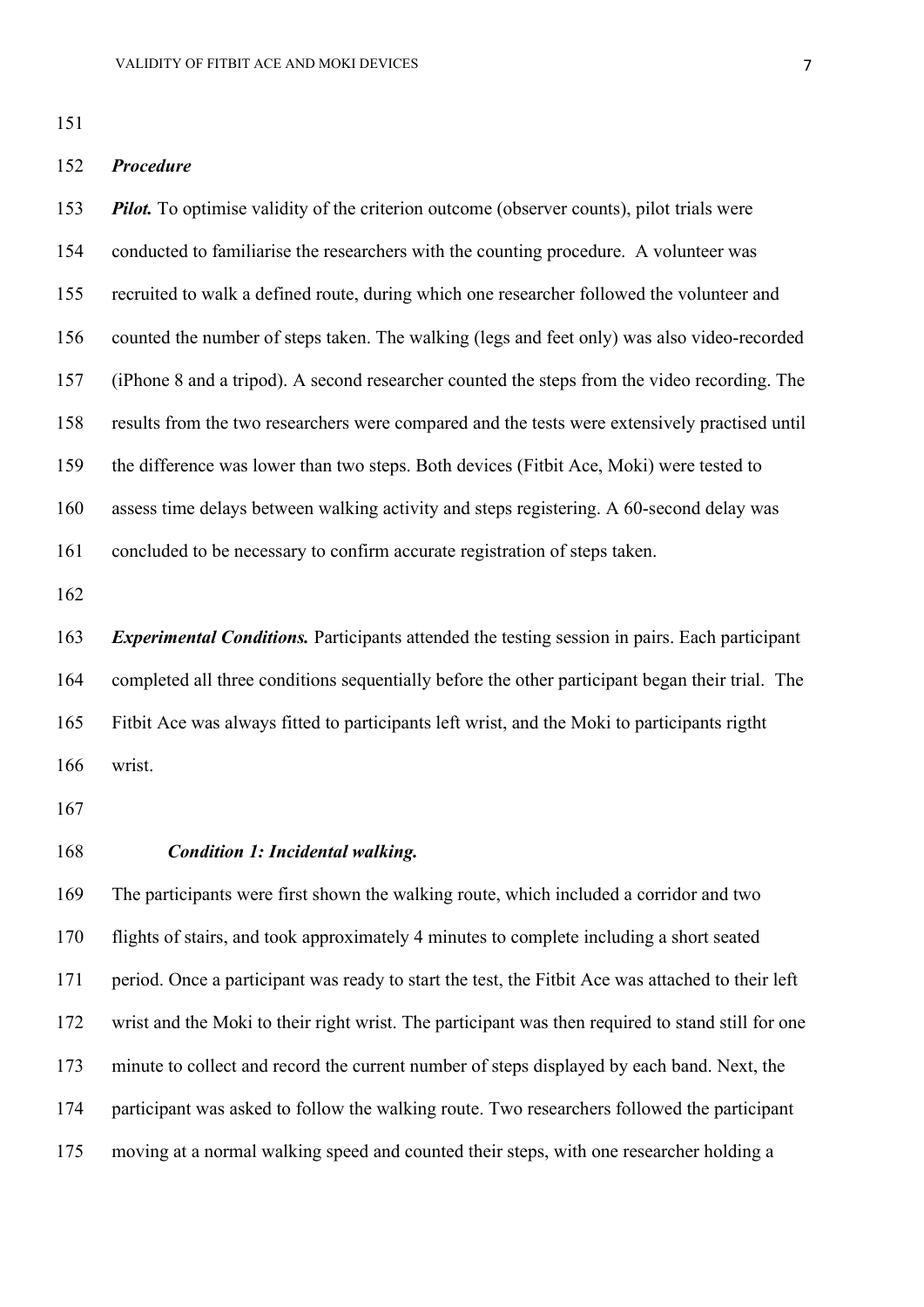stopwatch to record the time. The participant walked down the corridor and up two floors, then sat still for a period of at least 60 seconds before returning. After returning to the start, the participant was asked to stand still for one minute, with their arms naturally dropping to the sides of their body. The researchers then collected the step-count data displayed by the two bands and recorded the counted steps. A mean of the steps counted by the two researchers was considered the criterion.

- 
- 

## *Condition 2: 3 minute controlled walking*

 Each participant was led to a square walking path, which was arranged in an empty dance room, with a level floor and no obstacles. The devices were fitted following the same protocol as in Condition 1. On the researcher's signal, the participant was asked to walk around the square course for three minutes. One researcher counted the steps, while the other researcher controlled the camera and tripod to record the walking. The camera was set up to only record the participants' legs and feet from below the knees. At three minutes, the participant was asked to stop walking at once and stand for one minute so the number of steps counted by each band could be recorded. A mean of the steps counted in real time and by the video recording was considered the criterion.

## *Condition 3: 3 minute treadmill walking.*

 Following treadmill familiarisation, the participant was asked to straddle the moving treadmill while the devices were prepared as they were in the previous conditions. The participant was then asked to walk on the treadmill at a speed of 1.2 km/h for three minutes. Their steps were also recorded by camera, as above. At three minutes, the participant immediately straddled the treadmill and stood still for one minute, and the step-count data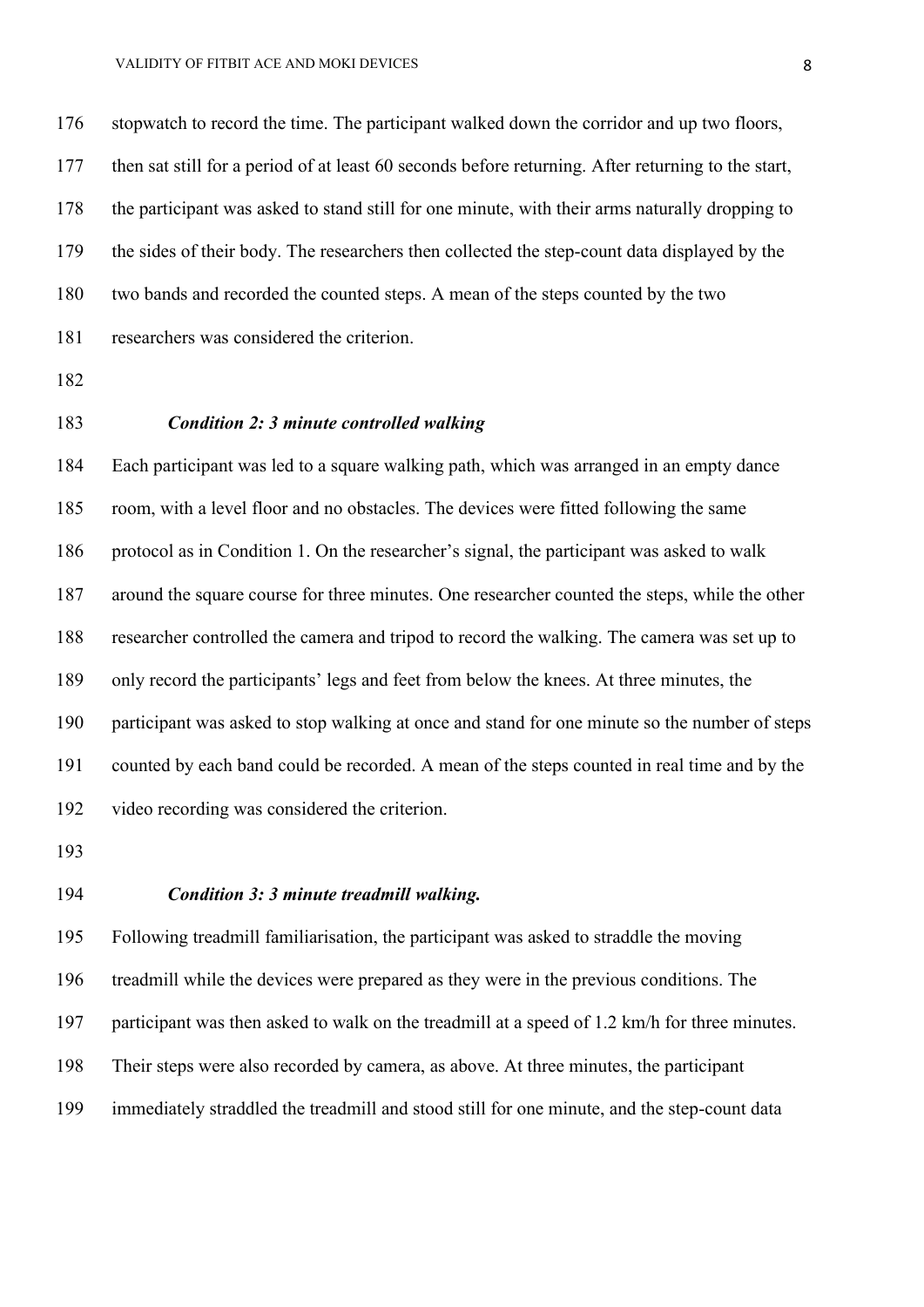were recorded. As before, a mean of the observer counts and the video recording was considered the criterion.

## *Data analysis*

 Analyses were undertaken in Excel (Version 16.37). Descriptive statistics were presented as 205 means  $\pm$  standard deviations. The Bland-Altman approach was used to investigate the agreement between measurements (device and criterion; 4, 13). Mean percent errors (MPEs) and mean absolute percent errors (MAPEs) were calculated for each condition in order to enable comparison between the devices and explore overall measurement error. Smaller MAPEs were interpreted as representing better accuracy, with a value of less than 3% as the 210 acceptable level of accuracy  $(3, 16)$ .

## **Results**

 The final sample included 17 young adolescents (59% girls; 12.97±0.28 years of age). Table 214 1 presents the descriptive statistics (mean  $\pm$  SD), levels of agreement and MAPE for each

device and walking condition.

 The MAPE values in Table 1 demonstrate the error rates for Fitbit Ace and Moki devices across the three walking conditions. Neither device under or overcounted participant's steps by more than 10%. The Fitbit device consistently undercounted across conditions. The greatest difference between criterion and the Fitbit Ace and Moki devices was in the incidental walking condition (9.5% and 4.0%, respectively), both of which were greater than the 3% level of acceptable accuracy. The Fitbit Ace controlled condition and the Moki treadmill condition were both 3.1 and 3.0% respectively. 

**[Table 1 here** – see page 19]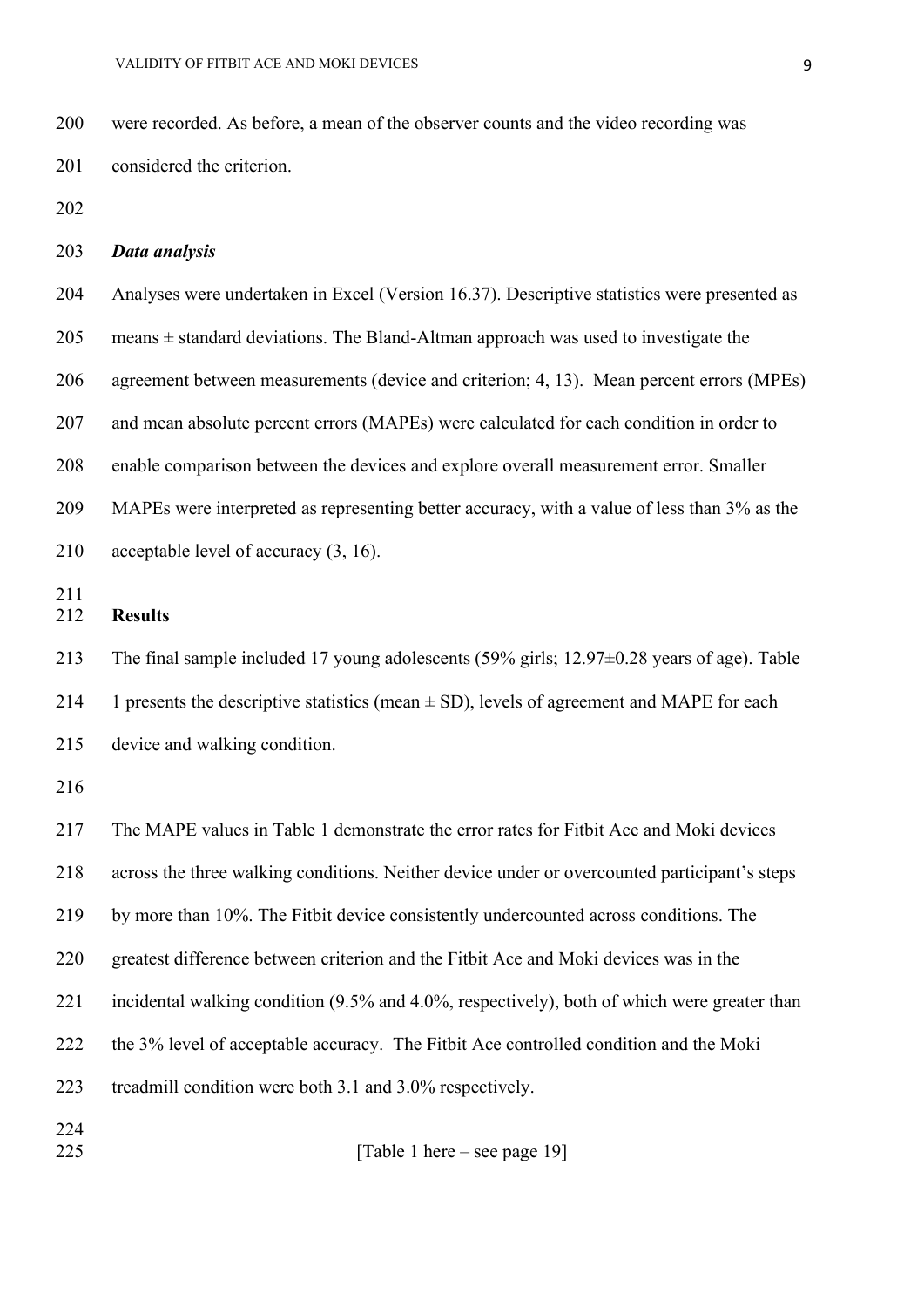Bland-Altman plots comparing the criterion with Fitbit Ace and Moki are provided in Figure 1. Analyses demonstrated the incidental and treadmill walking conditions of the Fitbit Ace 229 showed the greatest bias  $(30.0\pm 38 \text{ and } 13.0\pm 23.0)$ , respectively). The Fitbit Ace had the widest 95% limits of agreement (-104.1, 44.1, incidental walking). **Insert Figure 1 here Discussion** The aim of the current study was to assess the validity of the Fitbit Ace and Moki devices in young people. This is the first study to examine the validity of these specific consumer-based activity devices in this population and under different walking conditions (incidental, controlled and treadmill walking). Our results indicate that both devices may provide a valid meaure of step counts in young adolescents aged 11-13 years in some conditions. Findings also suggest there may be a tendency for the FitBit Ace to undercount during specific PA conditions. In particuar this may be the case with incidental walking conditions and treadmill 240 walking (see Table 1 & Figure 1). Our findings indicated that the Fitbit Ace had greater bias and wider limits of agreement compared to Moki, whilst the majority of all data fell within the 95% limits of agreement, which is consistent with previous studies in children (28). As this is the first study to evaluate

 the vailidty of the Moki device it is not yet possible to compare current findings with previous studies. It is interesting to note, however, that the Moki device may provide a more

valid estimate of step count under certain types of PA (i.e., incidental and treadmill walking)

compared to the Fitbit Ace. In the main, the Moki device appears to undercount less than the

Fitbit Ace, and have very limited bias, although MAPE was marginally above 3% for both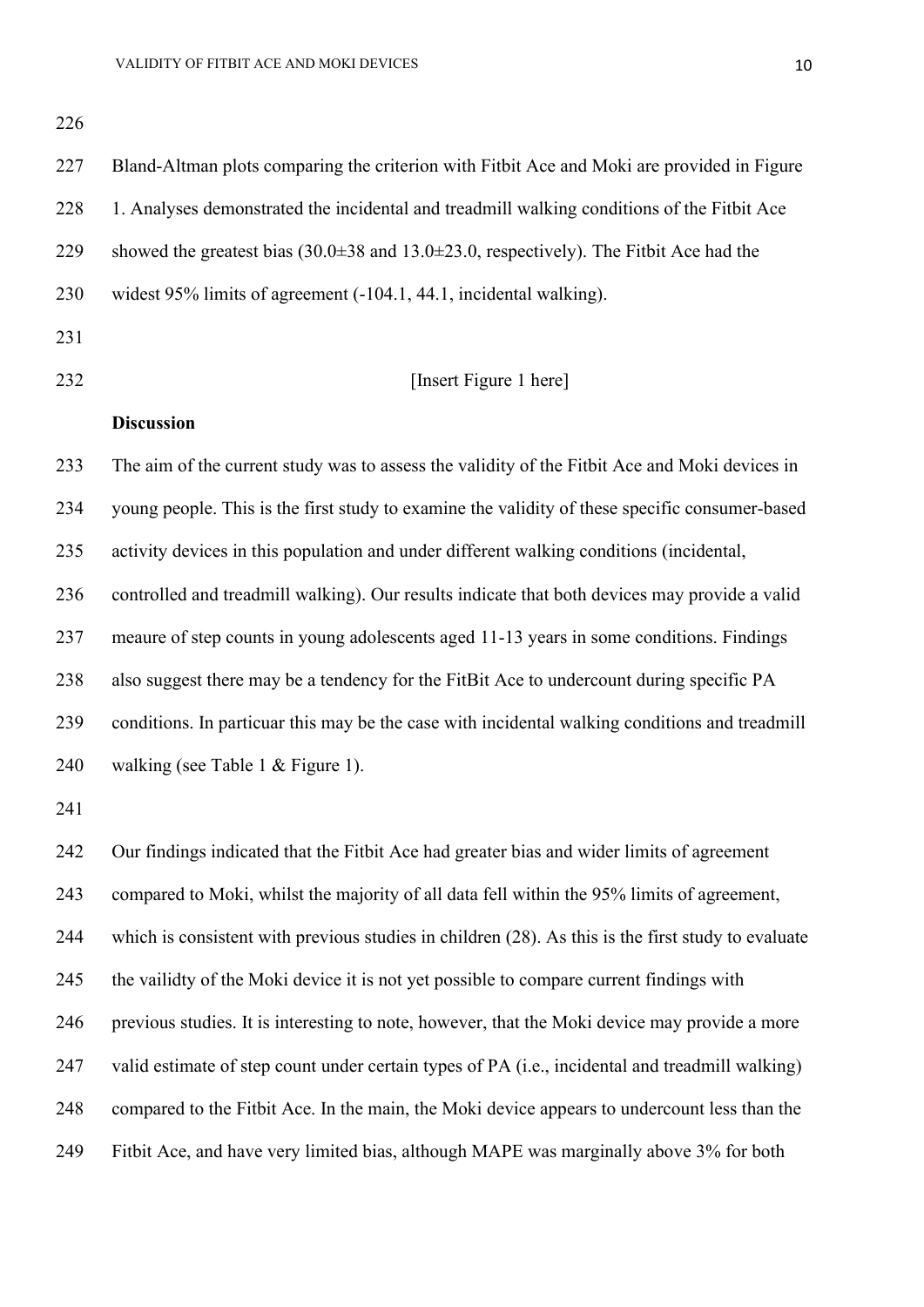incidental and controlled walking. In practical terms, if a young adolescent took 12,000 steps in a day (29) the error may be in the region of 1140 steps for the Fitbit, rather than 480 steps for the Moki. Thus the Moki device may be a preferable choice for intervention and research studies, as well as school use. Difference in functionality and cost may also contribute to the choice of device. For example, at present the Moki does not provide immediate step count feedback on the device in the way that the Fitbit does, but needs to be used with the classroom reader to provide step counts. The Moki is however considerably cheaper per unit. 

 We found that the Fitbit Ace consistently undercounted steps across conditions. This trend of undercounting is consistent with Sharp et al. (28), who evaluated the validity of the Fitbit Zip in a sample of preschool children during a 3-min walking task. Further, this is consistent with 262 the evidence from Fitbit studies with adults (11). In constrast, most previous studies with children have shown Fitbit devices may overestimate step counts in this age group (15, 25, 30), regardless of whether they are hip (25) or wrist worn (30). Mooses et al. (25) reported the Fitbit Zip (worn by 147 children for 5 school days, aged 9-10 years) had a tendency to overestimate step counts throughout the day, particularly during physical education class. 

 To our knowledge, this is the first study with children or adolescents to validate the devices under different walking states designed to simulate the walking patterns that this population may display in everyday life. For example, the incidental walking condition simulated daily living activities such as how children and adolescents walk around school, while the controlled and treadmill conditions aimed to reflect daily exercise as well as laboratory conditions. Whilst device validation trials during free-living are also needed with children and adolescents (5), this type of protocol may make it challenging to delineate how a device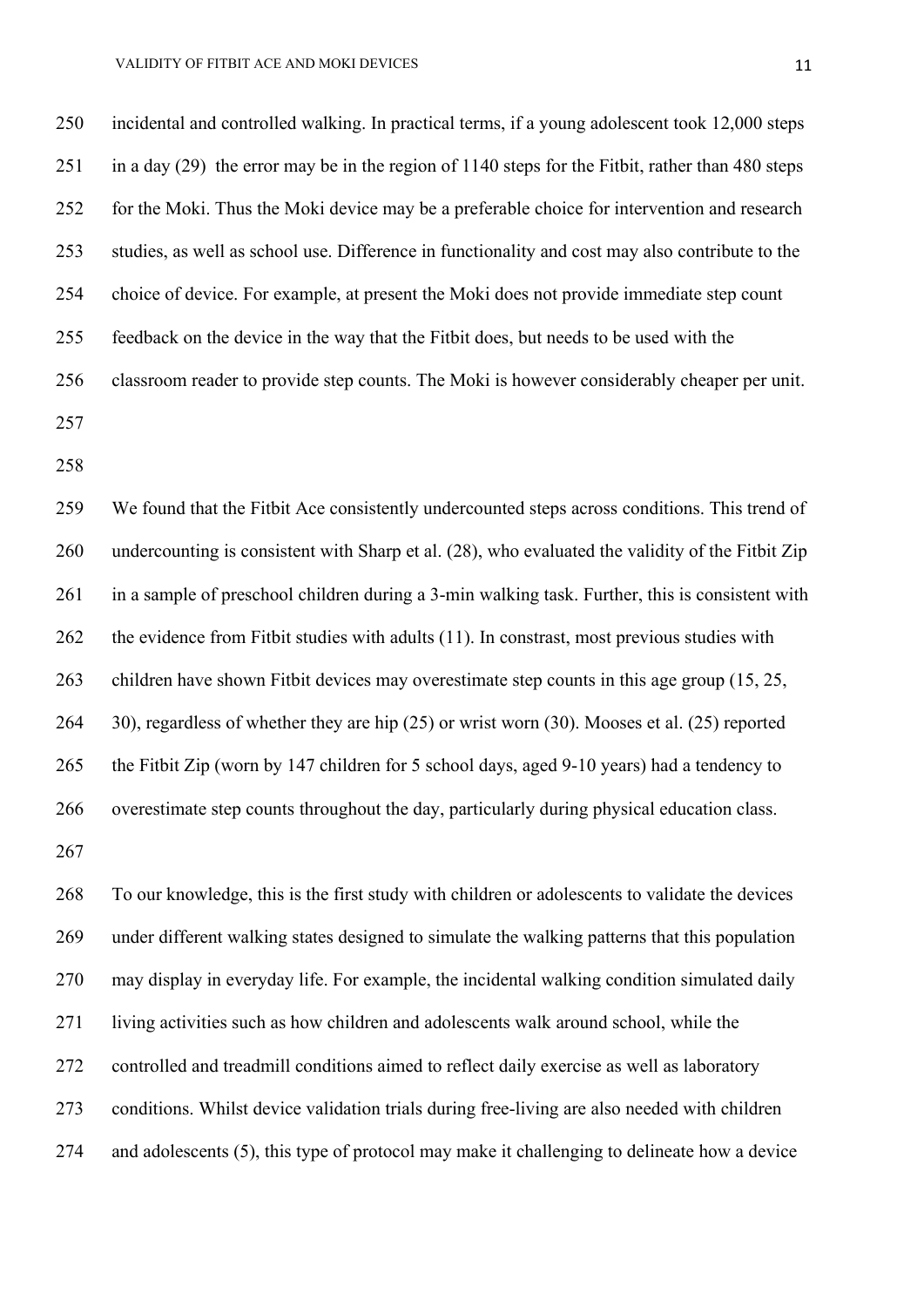might perform during specific types of walking activity. For example, current findings suggest the device may perform differently under the different conditions, and neither device achieved 3% MAPE during incidental walking. To help address the associated challenges of measuring ecological validity, further research with these walking conditions and in free- living conditions is needed for these devices that have been purposely designed for young people.

 It is unclear why the Fitbit Ace under incidental walking condition showed the greatest bias, error and limits of agreement in the current study. Extraneous factors such that effected arm movement during normal ambulation may have impacted the step-count registered. In contrast, the Moki device appears to have been less effected in this condition compared to the Fitbit. Future replication studies are warranted to better understand the present results. 

 This study had a number of limitations. The study included a small sample of participants (n=17) from one urban school thus replication is needed to generalise the findings to other samples. The Fitbit Ace was always fitted to participants left wrist, and the Moki to participants rigtht wrist, with no adjustments for hand dominance despite this being an option in the Fitbit setup. Whilst it is unlikely that during normal ambulation this will have effected validity, future studies should counterbalance the placement of the devices on each wrist to minimize potential confounders associated with dominant versus non-dominant wrists. Finally, the current study examined the validity of the Fitbit Ace, which has now been superceded by more recent models. The extent to which the validity of the first generation Fitbit Ace represents the validity of subsequent models is not known. 

**Conclusion**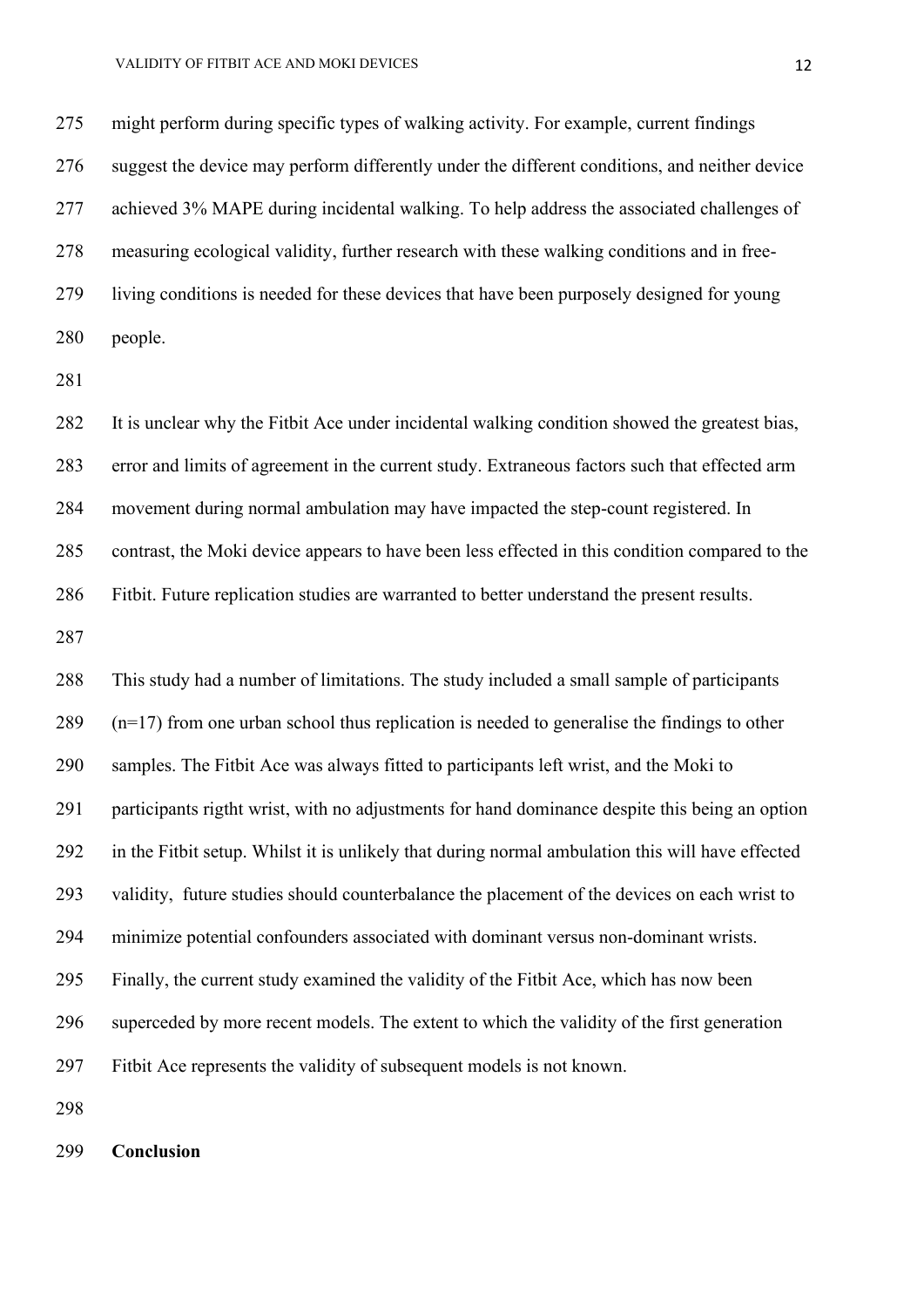| 300 | Using wearable monitoring devices is increasingly ubiquitous but there is mixed evidence on     |
|-----|-------------------------------------------------------------------------------------------------|
| 301 | the validity of these devices and limited evidence for those designed specifically for young    |
| 302 | people. This is the first study to validate the use of the Fitbit Ace and Moki devices in young |
| 303 | adolescents aged 11-13 years. The Fitbit Ace and Moki devices might not provide acceptable      |
| 304 | validity under all walking conditions, but the Moki provides more accurate estimates of         |
| 305 | incidental walking and might therefore be a good choice for free-living research or school-     |
| 306 | based interventions.                                                                            |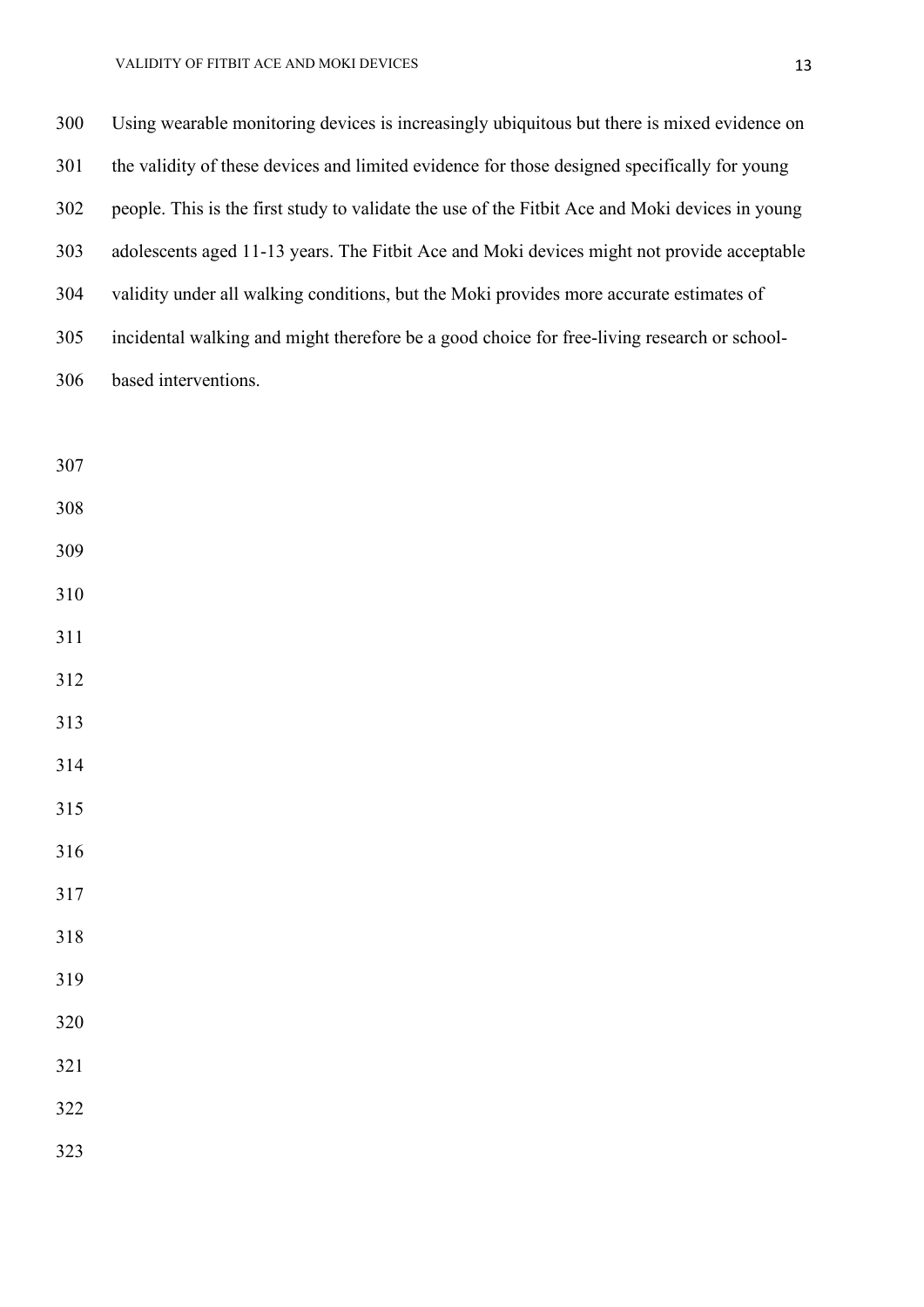| 325 |    |                                                                                            |  |  |  |  |  |  |
|-----|----|--------------------------------------------------------------------------------------------|--|--|--|--|--|--|
| 326 |    |                                                                                            |  |  |  |  |  |  |
| 327 |    |                                                                                            |  |  |  |  |  |  |
| 328 |    |                                                                                            |  |  |  |  |  |  |
| 329 |    | <b>References</b>                                                                          |  |  |  |  |  |  |
| 330 |    | 1. Aubert S, Barnes JD, Abdeta C, et al. Global matrix 3.0 physical activity report card   |  |  |  |  |  |  |
| 331 |    | grades for children and youth: results and analysis from 49 countries. Journal of Physical |  |  |  |  |  |  |
| 332 |    | Activity and Health. 2018;15(2):251-273.                                                   |  |  |  |  |  |  |
| 333 |    | 2. Bai Y, Tompkins C, Gell N, Dione D, Zhang T, Byun W. Comprehensive comparison of        |  |  |  |  |  |  |
| 334 |    | Apple Watch and Fitbit monitors in a free-living setting. PLoS One.                        |  |  |  |  |  |  |
| 335 |    | 2021;16(5):e0251975                                                                        |  |  |  |  |  |  |
| 336 |    | 3. Bassett DR, Mahar MT, Rowe DA, Morrow JR. Walking and measurement. Medicine &           |  |  |  |  |  |  |
| 337 |    | Science in Sports & Exercise. 2008;40:s529-s536.                                           |  |  |  |  |  |  |
| 338 |    | 4. Bland JM, Altman DG. Measuring agreement in method comparison studies. Stat             |  |  |  |  |  |  |
| 339 |    | Methods Med Res. 1999;8:135-60.                                                            |  |  |  |  |  |  |
| 340 |    | 5. Brazendale K, Decker L, Hunt TE, et al. Validity and wearability of consumer-based      |  |  |  |  |  |  |
| 341 |    | fitness trackers in free-living children. International Journal of Exercise Science.       |  |  |  |  |  |  |
| 342 |    | 2019;12(5):471-482.                                                                        |  |  |  |  |  |  |
| 343 | 6. | Brooke SM, An HE, Kang S, Noble J, Berg K, Lee J. Concurrent validity of wearable          |  |  |  |  |  |  |
| 344 |    | activity trackers under free-living conditions. Journal of Strength and Conditioning       |  |  |  |  |  |  |
| 345 |    | Research. 2017;31(4):1097-1106.                                                            |  |  |  |  |  |  |
| 346 | 7. | Byun W, Lee J, Kim Y, Brusseau T. Classification accuracy of a wearable activity tracker   |  |  |  |  |  |  |
| 347 |    | for assessing sedentary behavior and physical activity in 3–5-year-old children.           |  |  |  |  |  |  |
| 348 |    | International Journal of Environmental Research and Public Health. 2018;15(4).             |  |  |  |  |  |  |
|     |    |                                                                                            |  |  |  |  |  |  |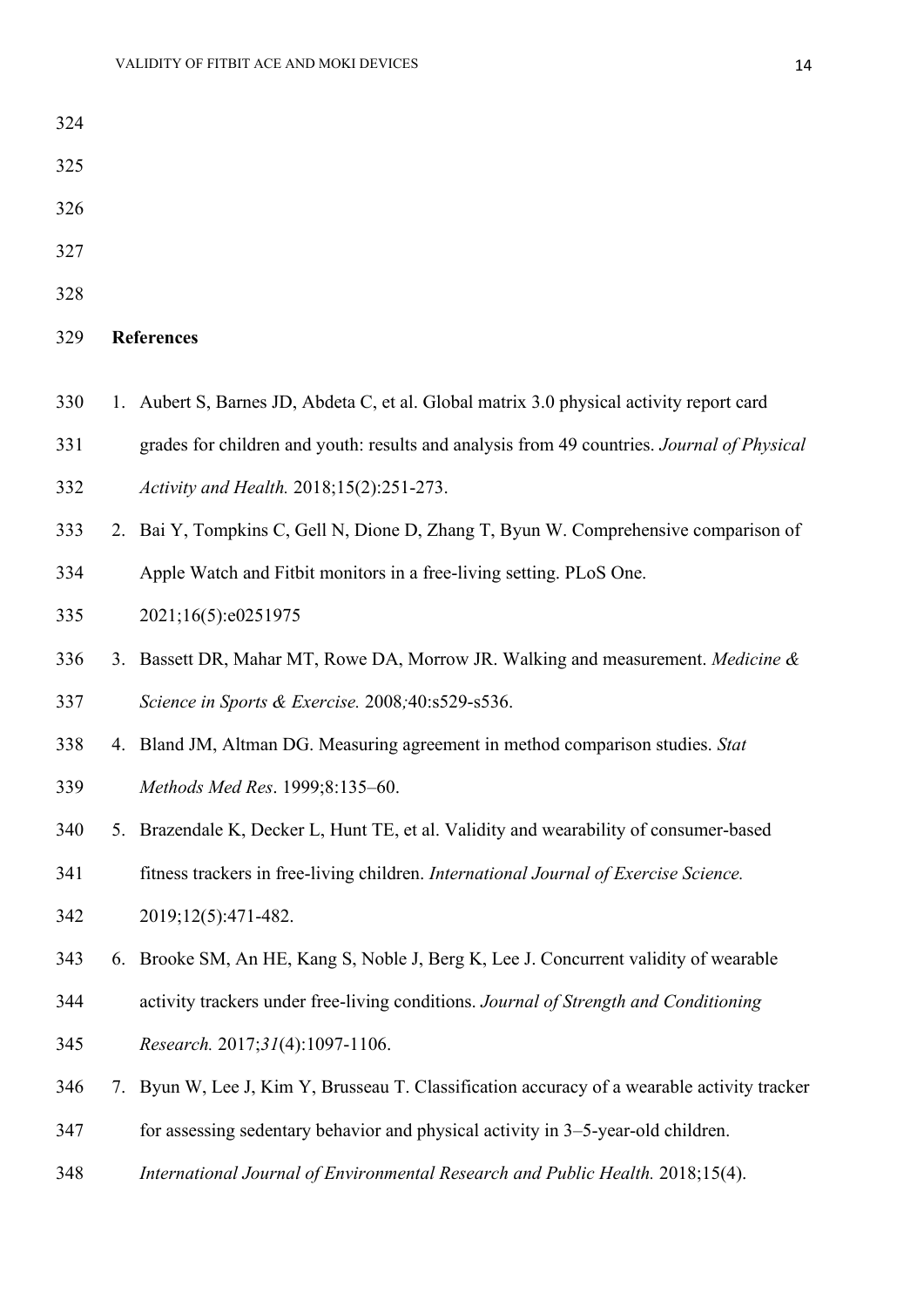- 8. Carlin A, Murphy M, Gallagher H. Do interventions to increase walking work? A
- systematic review of interventions in children and adolescents. *Sports Medicine.*

2016;46(4):515-530.

- 9. Duncan JS, Schofield G, Duncan EK. Step count recommendations for children based on body fat. *Preventive Medicine.* 2007;44(1): 42-4.
- 10. Evenson K, Goto M, Furberg R. Systematic review of the validity and reliability of
- consumer-wearable activity trackers. *International Journal of Behavioral Nutrition And*

*Physical Activity*. 2015;12(161):159.

- 11. Feehan LM, Geldman J, Sayre EC, et al. Accuracy of Fitbit Devices: Systematic Review
- and Narrative Syntheses of Quantitative Data. *JMIR mHealth and uHealth*.
- 2018;6(8):e10527.
- 12. Fitbit, Inc. 2021. Retrieved from
- https://www.fitbit.com/global/us/products/trackers/ace3?sku=419BKBU
- 13. Giavarina D. Understanding Bland Altman analysis. *Biochem Med.* 2015;25:141–51.
- 14. Giannakidou DM, Kambas A, Ageloussis N, et al. The validity of two Omron pedometers
- during treadmill walking is speed dependent. *European Journal of Applied Physiology.*
- 2012;112(1): 49-57.
- 15. Hamari L, Kullberg T, Ruohonen J, et al. Physical activity among children: Objective
- measurements using Fitbit One and ActiGraph. *BMC Research Notes.* 2017;10(1): 161.
- 16. Johnson M. Activity monitors step count accuracy in community-dwelling older
- adults. *Gerontology and Geriatric Medicine*. 2015. Available from:
- https://doi.org/10.1177/2333721415601303
- 17. Lee IM, Buchner DM. The importance of walking to public health. *Medicine & Science*
- *in Sports & Exercise.* 2008;40(7 suppl): s512-518.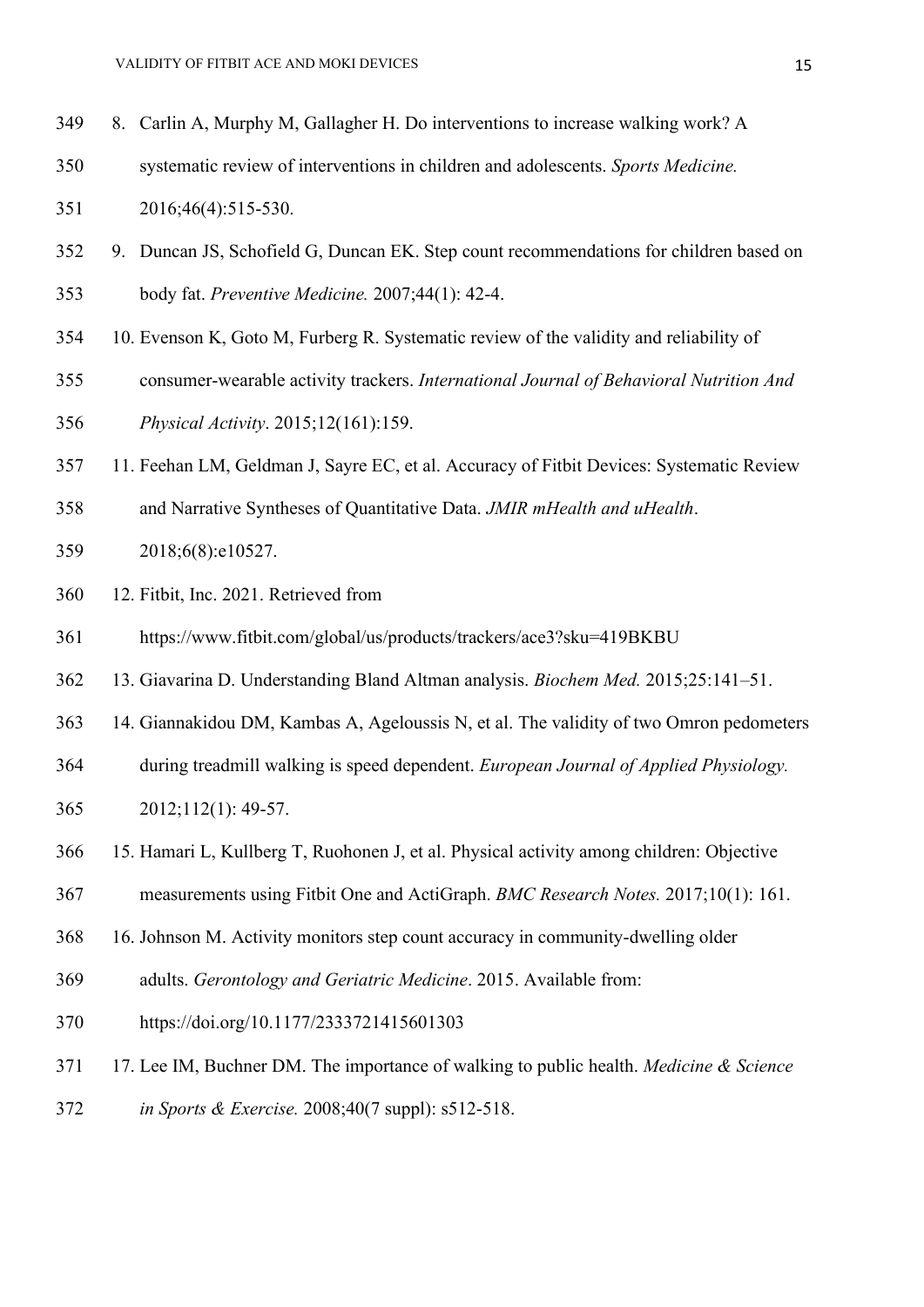- 18. Logan S. How accurate is Fitbit? Here's what the research says abut Fitbit accuracy
- [online]. 2017 [updated 2017 Mar 29]. Available from:
- [https://wearablezone.com/news/how-accurate-is-fitbit.](https://wearablezone.com/news/how-accurate-is-fitbit) [Accessed September 2020]
- 19. Lubans D, Morgan P. Evaluation of an extra-curricular school sport programme
- promoting lifestyle and lifetime activity for adolescents. *Journal of Sports Sciences.*
- 2008;26(5):519-529.
- 20. Lubans DR, Morgan PJ, Tudor-Locke C. A systematic review of studies using

pedometers to promote physical activity among youth. *Preventive Medicine.* 2009;48(4):

- 307-315.
- 21. Macdaonald M, Fawkner S, Niven A, Rowe D. Real World, real People: can we assess
- walking on a treadmill to establish step count recommendations in adolescents? *Pediatric Exercise Science.* 2018;31(4):488-494.
- 22. Mammen G, Gardiner S, Senthinathan A, McClemont L, Stone M, Faulkner G. Is this Bit
- Fit? Measuring the quality of the Fitbit step-counter. *The Health & Fitness Journal of Canada.* 2012;5(4): 30-39.
- 23. McNamara E, Hudson Z, Taylor JCS. Measuring activity levels of young people: the
- validity of pedometers. *British Medical Bulletin*, 2010;95(1):121-137. Available from:
- <https://doi.org/10.1093/bmb/ldq016>
- 24. Moki Technology Ltd. 2021. Retrieved from https://moki.health/collections/store
- 25. Mooses K, Oja M, Reisberg S, Vilo J, Kull M. Validating Fitbit Zip for monitoring
- physical activity of children in school: A cross-sectional study. *BMC Public Health.*  2018;18(1):1-7.
- 26. Morris JN, Hardman AE. Walking to health. *Sports Medicine.* 1997;23(5): 306-332.
- 27. Physical Activity Guidelines Advisory Committee. Physical Activity Guidelines
- Advisory Committee Scientific Report. Washington, DC: U.S. Department of Health and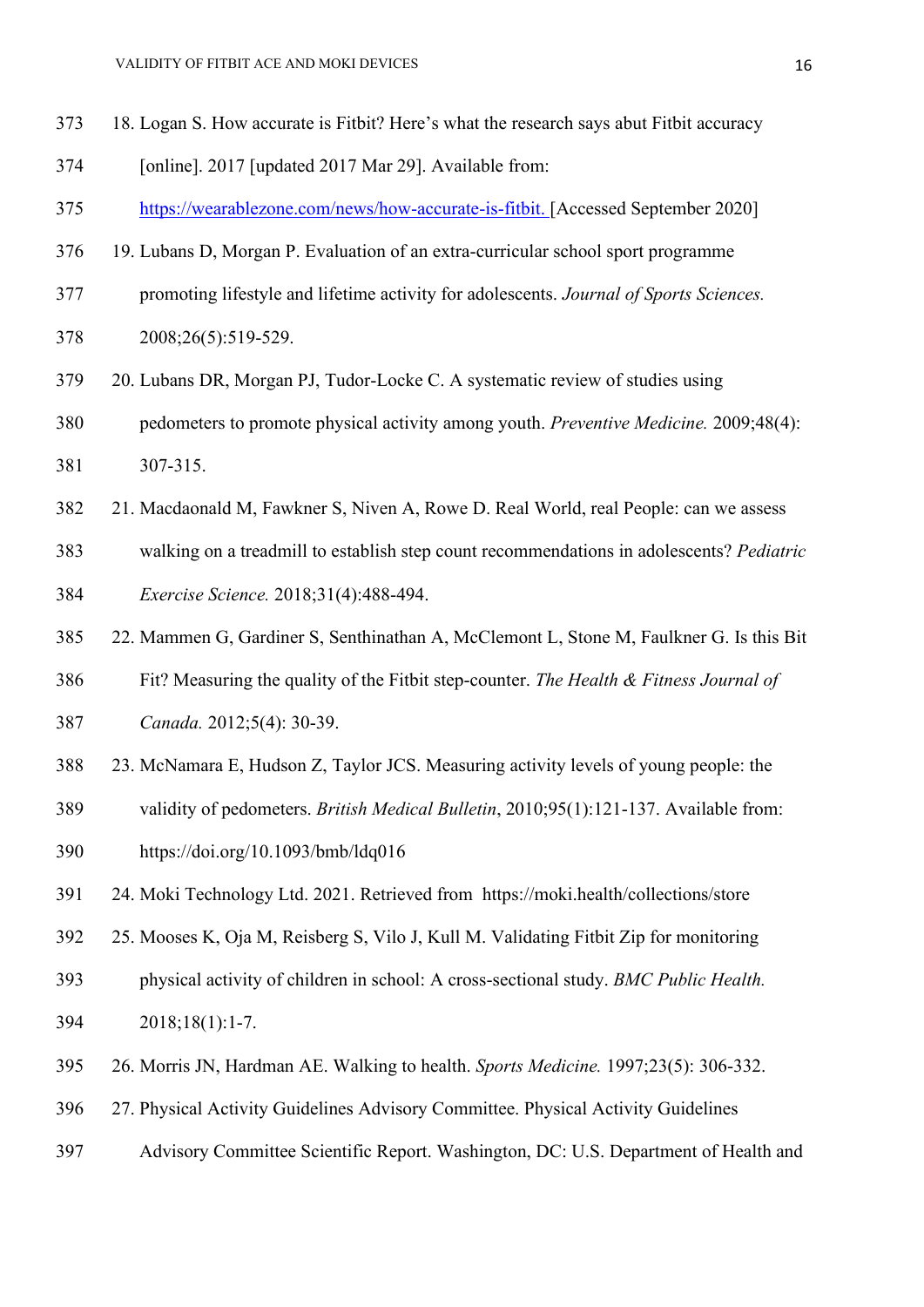- Human Services; 2018. https://health. gov/sites/default/files/2019-09/07\_F-1\_Physical-
- Activity\_Behaviors\_ Steps\_Bouts\_and\_High\_Intensity\_Training.pdf Accessed September 2020.
- 28. Sharp CA, Mackintosh KA, Erjavec M, Pascoe DM, Horne PJ. Validity and reliability of
- the Fitbit Zip as a measure of preschool children's step count. *BMJ Open Sport &*
- *Exercise Medicine.* 2017;3(1):e000272.
- 29. Tudor-Locke C, Craig CL, Beets MW, Belton S, Cardon GM, Ducan S, Hatano Y,
- Lubans DR, Olds TS, Raustorp A, Rowe DA, Spence JC, Tanaka S, Blair SN. How many
- steps/day are enough? for children and adolescents. *[International Journal of Behavioral](https://www.ncbi.nlm.nih.gov/pmc/articles/PMC3166269/)*
- *[Nutrition and Physical Activity.](https://www.ncbi.nlm.nih.gov/pmc/articles/PMC3166269/)* 2011; 8(78).
- 30. Voss C, Gardner RF, Dean PH, Harris KC. Validity of commercial activity trackers in
- children with congenital heart disease. *Canadian Journal of Cardiology*. 2017;33(6):799- 805.
- 31. Zhu W. Let's keep walking. *Medicine & Science in Sports & Exercise.* 2008;40(7 suppl): s509-511.
-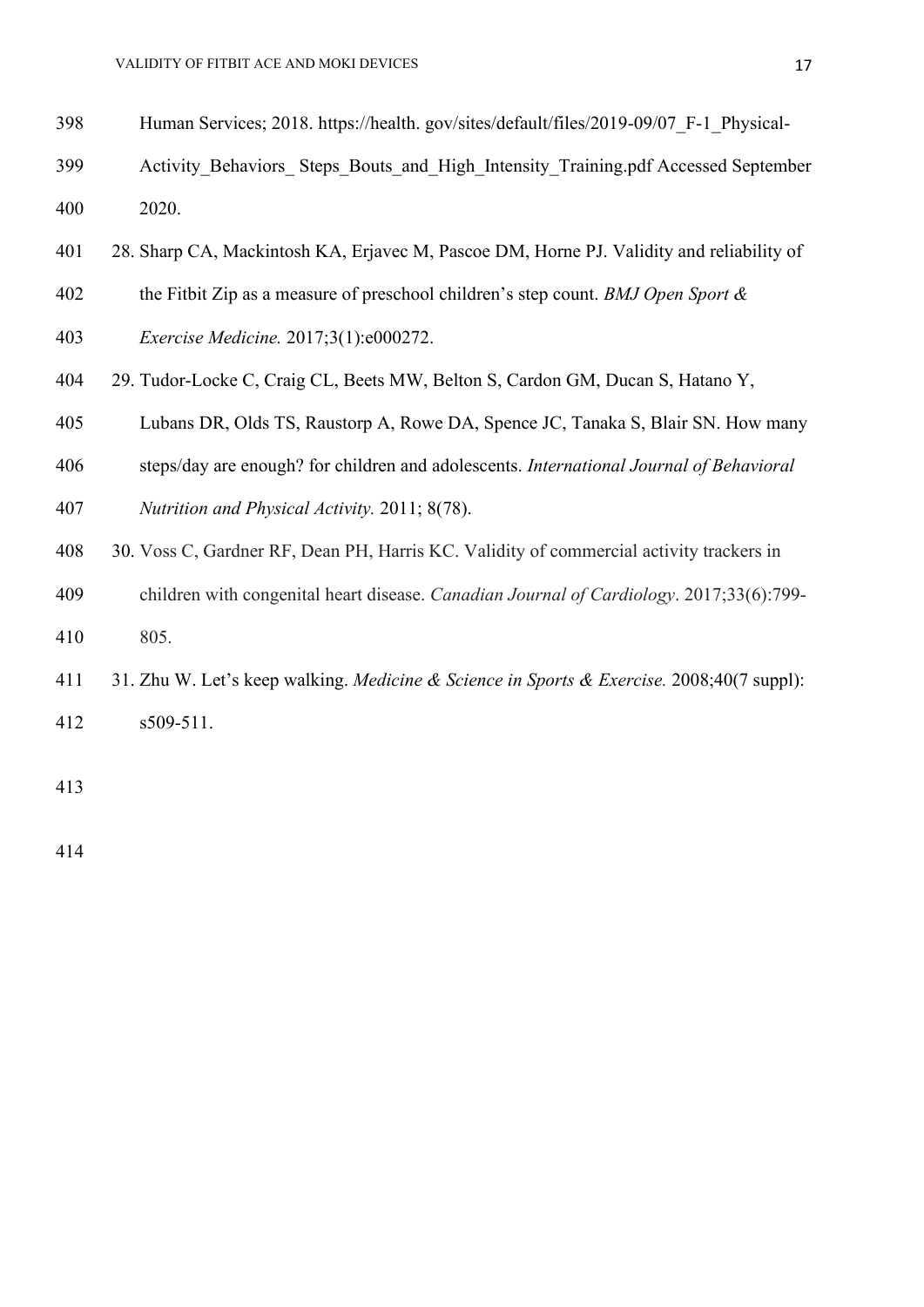#### VALIDITY OF FITBIT ACE AND MOKI DEVICES

- 415 **Table 1. Mean difference, levels of agreement, and absolute percentage errors of Fitbit Ace & Moki-estimated step counts relative to**
- 416 **observed criterion counts in three different walking conditions.**

417

| <b>Device</b> | Condition  | <b>Mean SC</b>        | <b>Mean SC</b> | <b>Difference</b> | Lower    | <b>Upper</b> | <b>MAPE</b> | <b>MPE</b>   |
|---------------|------------|-----------------------|----------------|-------------------|----------|--------------|-------------|--------------|
|               |            | <b>Criterion (SD)</b> | Device (SD)    | (SD)              | LoA      | LoA          | $%$ (SE)    | $%$ (SE)     |
| Fitbit Ace    | Incidental | 342(51)               | 312(64)        | $-30(38)$         | $-104.1$ | 44.1         | 9.5(2.7)    | $-9.0(2.8)$  |
|               | Controlled | 337(28)               | 334(22)        | $-3(13)$          | $-27.9$  | 21.3         | 3.1(0.6)    | $-0.8(0.95)$ |
|               | Treadmill  | 324(23)               | 312(31)        | $-13(23)$         | $-57.3$  | 32.3         | 5.3 $(1.4)$ | $-3.8(1.7)$  |
| Moki          | Incidental | 342(51)               | 342(52)        | $-1(19)$          | $-37.3$  | 36.2         | 4.0(1.0)    | $-0.1(1.4)$  |
|               | Controlled | 337(28)               | 341(21)        | 4(16)             | $-27.2$  | 35.9         | 3.9(0.8)    | 1.6(1.2)     |
|               | Treadmill  | 324(23)               | 330(26)        | 6(14)             | $-20.6$  | 33.4         | 3.0(0.8)    | 2.0(1.0)     |

418 *Note: SC - step counts, SD - standard deviation, MAPE – mean absolute percentage error, MPE – mean percentage error, LoA – limits of* 

419 *agreement. SE -standard error of the mean.* 

420

421

422